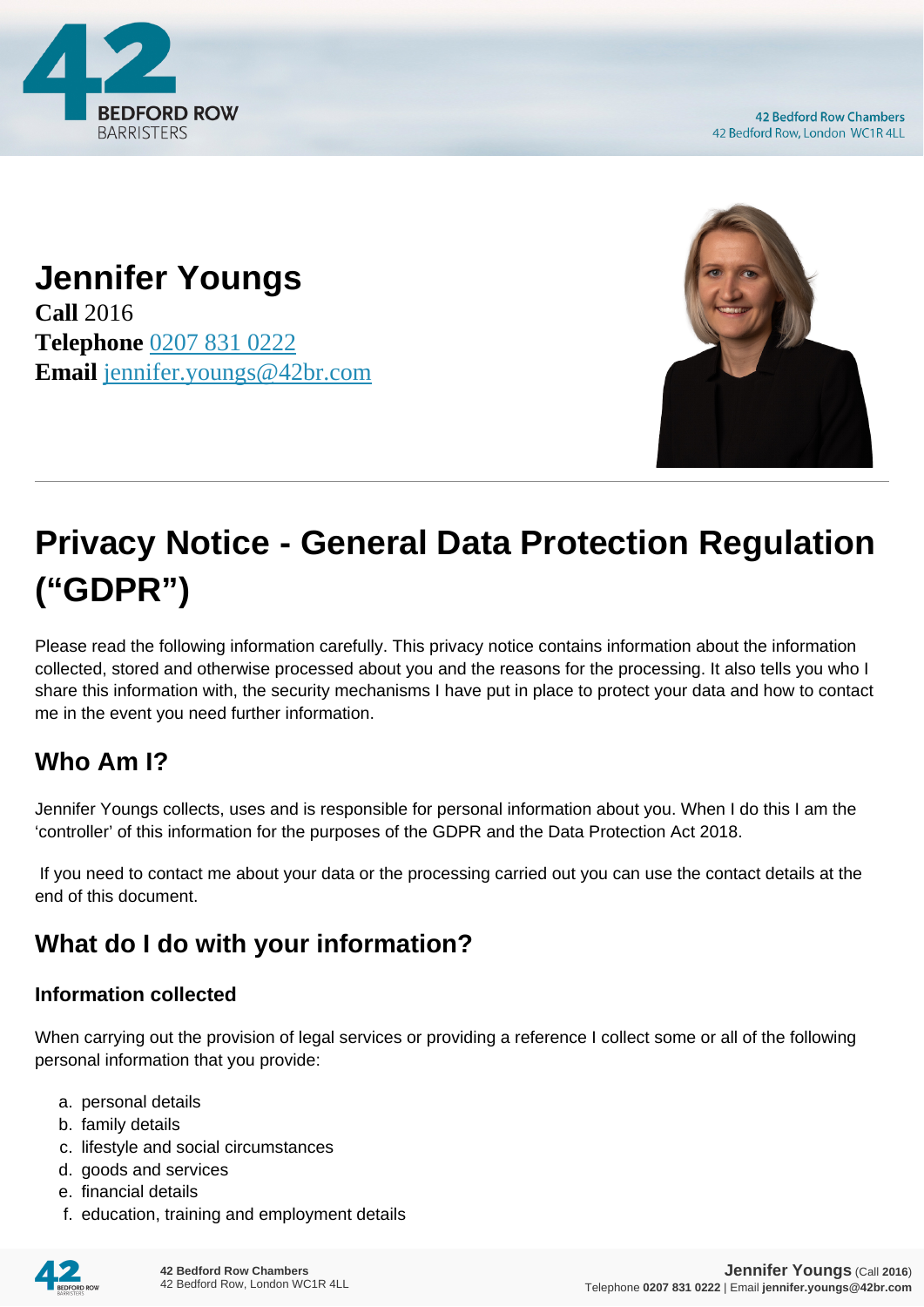

- g. physical or mental health details
- h. racial or ethnic origin
- i. political opinions
- j. religious, philosophical or other beliefs
- k. trade union membership
- l. sex life or sexual orientation
- m. genetic data
- n. biometric data for the purpose of uniquely identifying a natural person
- o. criminal proceedings, outcomes and sentences, and related security measures
- p. other personal data relevant to instructions to provide legal services, including data specific to the instructions in question.

#### **Information collected from other sources.**

The same categories of information may also be obtained from third parties, such as other legal professionals or experts, members of the public, your family and friends, witnesses, courts and other tribunals, investigators, government departments, regulators, public records and registers,

#### **How I use your personal information: Purposes**

I may use your personal information for the following purposes:

- i. to provide legal services to my clients, including the provision of legal advice and representation in courts, tribunals, arbitrations, and mediations
- ii. to keep accounting records and carry out office administration
- iii. to take or defend legal or regulatory proceedings or to exercise a lien
- iv. to respond to potential complaints or make complaints
- v. to check for potential conflicts of interest in relation to future potential cases
- vi. to promote and market my services
- vii. to carry out anti-money laundering and terrorist financing checks
- viii. to train other barristers and when providing work-shadowing opportunities
- ix. to respond to requests for references
- x. when procuring goods and services
- xi. to publish legal judgments and decisions of courts and tribunals
- xii. as required or permitted by law.

#### **Whether information has to be provided by you, and why**

If I have been instructed by you or on your behalf on a case or if you have asked for a reference, your personal information has to be provided, to enable me to provide you with advice or representation or the reference, and to enable me to comply with my professional obligations, and to keep accounting records.

#### **The legal basis for processing your personal information**

I rely on the following as the lawful bases on which I collect and use your personal information:

• If you have consented to the processing of your personal information, then I may process your information

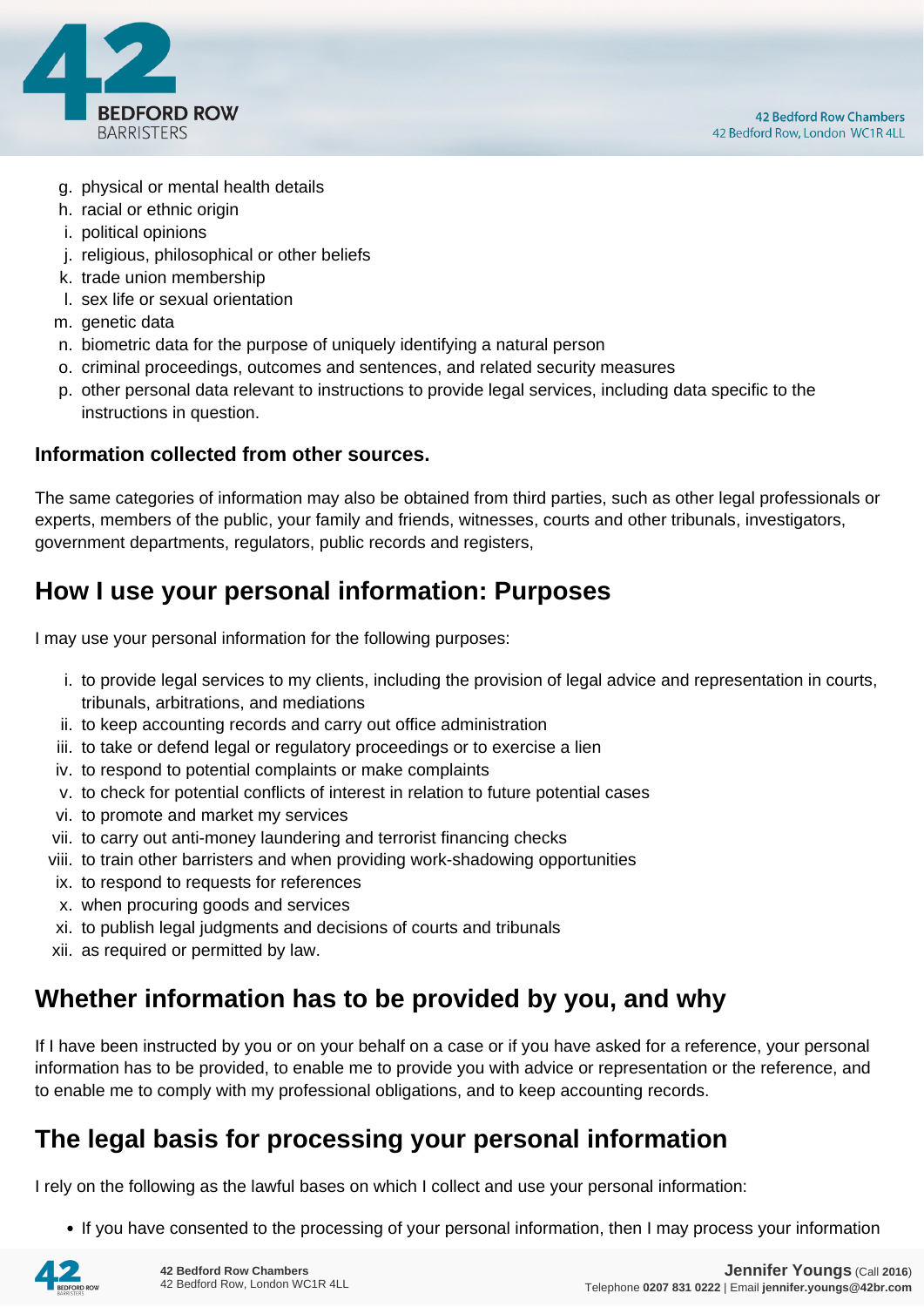

for the Purposes set out above to the extent to which you have consented to me doing so.

- If you are a client, processing is necessary for the performance of a contract for legal services or in order to take steps at your request prior to entering into a contract.
- In relation to information which is in categories (g) to (o) above (these being categories which are considered to include particularly sensitive information and which include information about criminal convictions or proceedings) I rely on your consent for any processing for the purposes set out in purposes (ii), (iv), (vi), (viii) and (ix) above. I need your consent to carry out processing of this data for these purposes. However, if you do not consent to processing for purposes (iv) and (ix) (responding to potential complaints and providing a reference) I will be unable to take your case or to provide a reference. This is because I need to be able to retain all the material about your case until there is no prospect of a complaint and to provide an informed and complete reference.
- In relation to information in categories (g) to (o) above (these being categories which are considered to be particularly sensitive information and include information about criminal convictions or proceedings), I am entitled by law to process the information where the processing is necessary for legal proceedings, legal advice, or otherwise for establishing, exercising or defending legal rights.
- In relation to information which is not in categories (g) to (o) above, I rely on my legitimate interest and/or the legitimate interests of a third party in carrying out the processing for the Purposes set out above.
- In certain circumstances processing may be necessary in order that I can comply with a legal obligation to which I am subject (including carrying out anti-money laundering or terrorist financing checks).
- The processing is necessary to publish judgments or other decisions of courts or tribunals.

## **Who will I share your personal information with?**

 If you are a client, some of the information you provide will be protected by legal professional privilege unless and until the information becomes public in the course of any proceedings or otherwise. As a barrister I have an obligation to keep your information confidential, except where it otherwise becomes public or is disclosed as part of the case or proceedings.

It may be necessary to share your information with the following:

- data processors, such as my Chambers staff, IT support staff, email providers, data storage providers
- other legal professionals
- experts and other witnesses
- prosecution authorities
- courts and tribunals
- the staff in my chambers
- trainee barristers
- lay clients
- family and associates of the person whose personal information I am processing
- in the event of complaints, the Head of Chambers, other members of Chambers who deal with complaints, the Bar Standards Board, and the Legal Ombudsman
- other regulatory authorities
- current, past or prospective employers
- education and examining bodies
- business associates, professional advisers and trade bodies, e.g. the Bar Council
- the intended recipient, where you have asked me to provide a reference.
- the general public in relation to the publication of legal judgments and decisions of courts and tribunals .

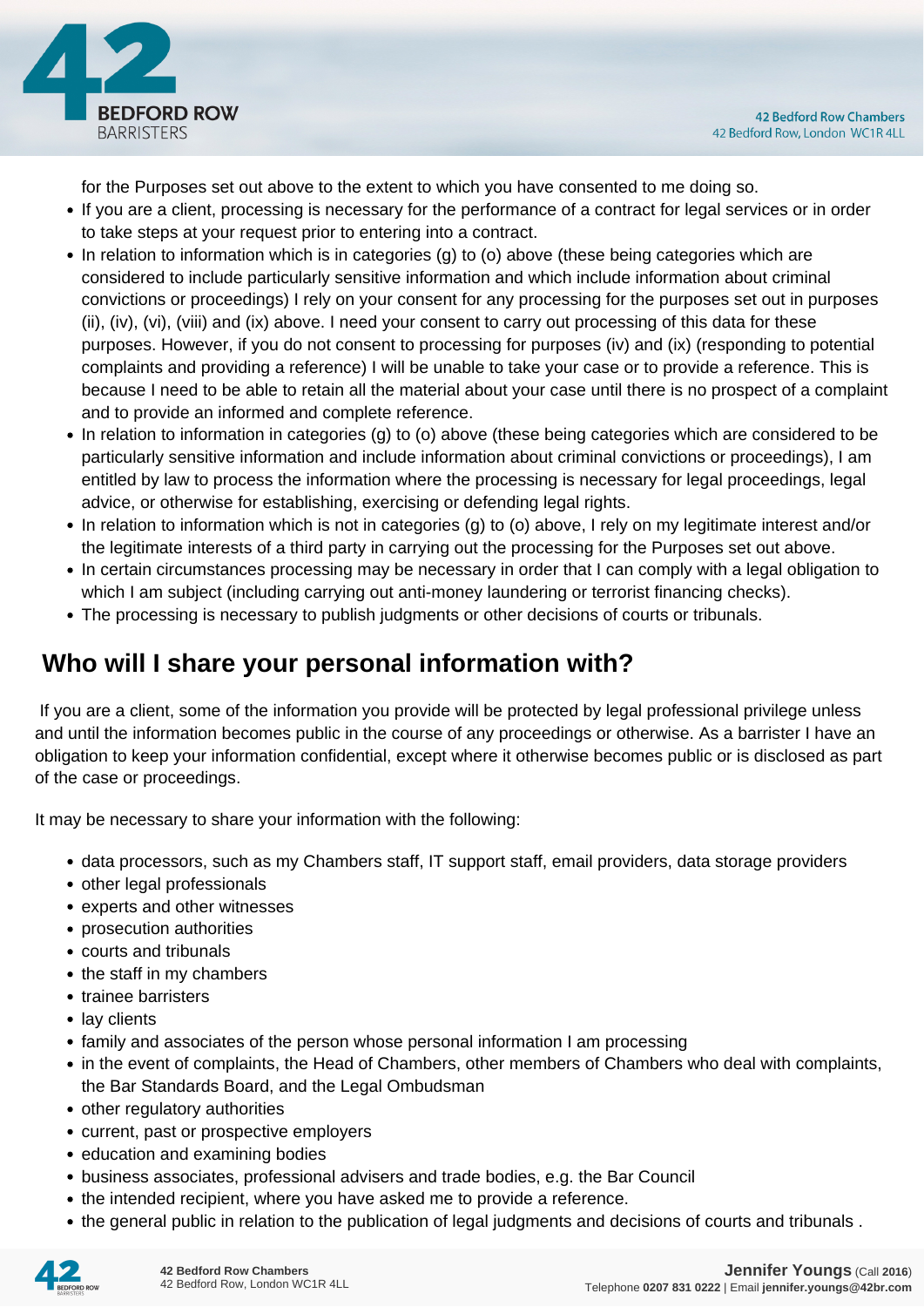

I may be required to provide your information to regulators, such as the Bar Standards Board, the Financial Conduct Authority or the Information Commissioner's Office. In the case of the Information Commissioner's Office, there is a risk that your information may lawfully be disclosed by them for the purpose of any other civil or criminal proceedings, without my consent or yours, which includes privileged information.

I may also be required to disclose your information to the police or intelligence services, where required or permitted by law.

#### **Sources of information**

The personal information I obtain may include information which has been obtained from:

- other legal professionals
- experts and other witnesses
- prosecution authorities
- courts and tribunals
- trainee barristers
- lay clients
- family and associates of the person whose personal information I am processing
- in the event of complaints, the Head of Chambers, other members of Chambers who deal with complaints, the Bar Standards Board, and the Legal Ombudsman
- other regulatory authorities
- current, past or prospective employers
- education and examining bodies
- business associates, professional advisers and trade bodies, e.g. the Bar Council
- the intended recipient, where you have asked me to provide a reference.
- the general public in relation to the publication of legal judgments and decisions of courts and tribunals .
- data processors, such as my Chambers staff, IT support staff, email providers, data storage providers and typists
- public sources, such as the press, public registers and law reports.

# **Transfer of your information outside the European Economic Area (EEA)**

This privacy notice is of general application and as such it is not possible to state whether it will be necessary to transfer your information out of the EEA in any particular case or for a reference. However, if you reside outside the EEA or your case or the role for which you require a reference involves persons or organisations or courts and tribunals outside the EEA then it may be necessary to transfer some of your data to that country outside of the EEA for that purpose. If you are in a country outside the EEA or if the instructions you provide come from outside the EEA then it is inevitable that information will be transferred to those countries. If this applies to you and you wish additional precautions to be taken in respect of your information please indicate this when providing initial instructions.

Some countries and organisations outside the EEA have been assessed by the European Commission and their data protection laws and procedures found to show adequate protection. The list can be found here. Most do not. If your information has to be transferred outside the EEA, then it may not have the same protections and you

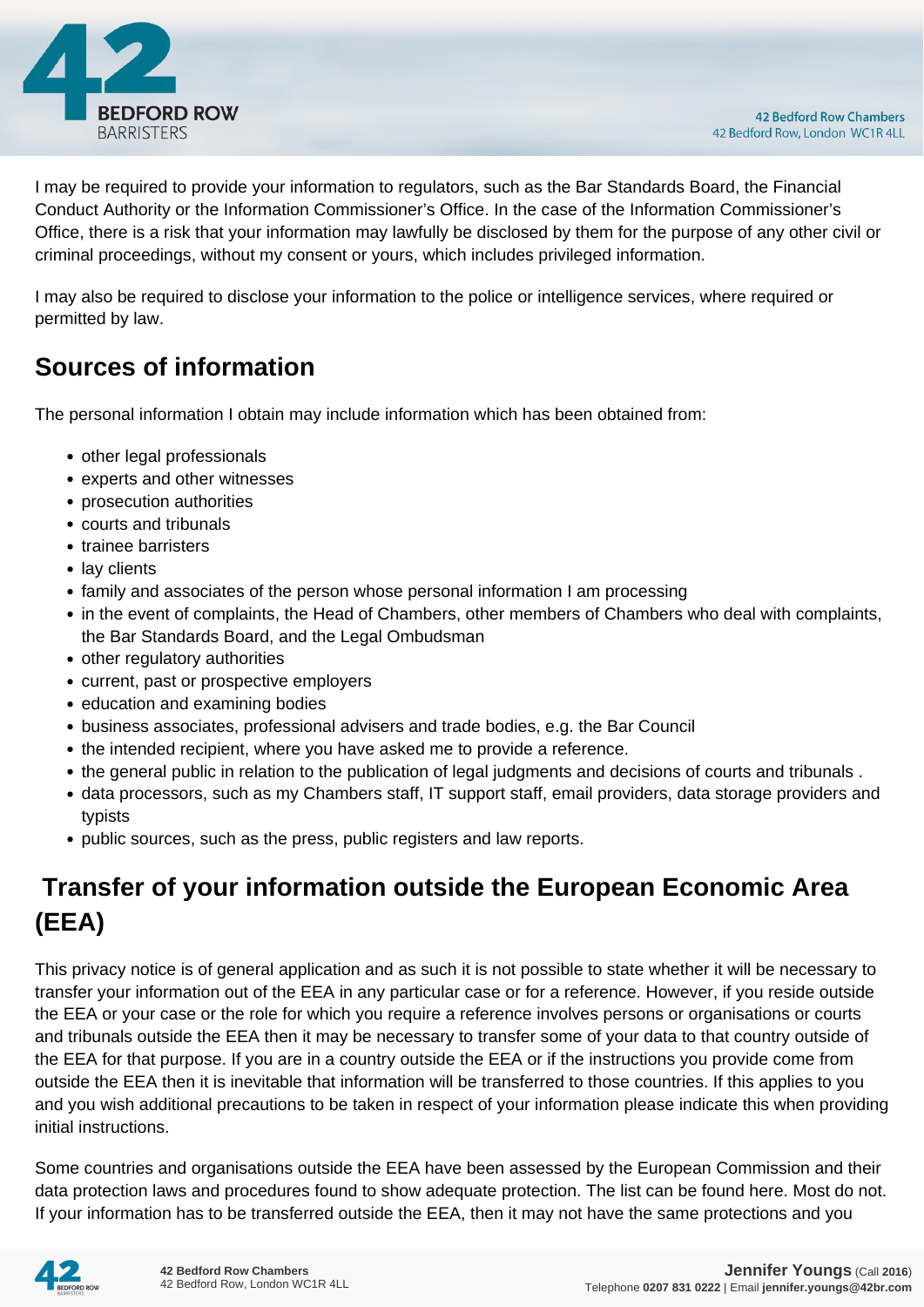

may not have the same rights as you would within the EEA.

I may transfer your personal information to the following which are located outside the European Economic Area (EEA):

cloud data storage services based in the USA who have agreed to comply with the EU-

U.S. Privacy Shield, in order to enable me to store your data and/or backup copies of your data so that I may access your data when I need to. The USA does not have the same data protection laws as the EU but the EU-U.S. Privacy Shield has been recognised by the European Commission as providing adequate protection. To obtain further details of that protection see [https://ec.europa.eu/info/law/law-topic/data- protection/data-transfers](https://ec.europa.eu/info/law/law-topic/data- protection/data-transfers-outside-eu/eu-us-privacy-shield_en)[outside-eu/eu-us-privacy-shield\\_en.](https://ec.europa.eu/info/law/law-topic/data- protection/data-transfers-outside-eu/eu-us-privacy-shield_en)

cloud data storage services based in Switzerland, in order to enable me to store your data and/or backup copies of your data so that I may access your data when I need to. Switzerland does not have the same data protection laws as the EU but has been recognised by the European Commission as providing adequate protection; see https://ec.europa.eu/info/law/law-topic/data-protection/data-transfers-outsideeu/adequacy-protection-personal-data-non-eu-countries\_en.

If I decide to publish a judgment or other decision of a Court or Tribunal containing your information then this will be published to the world.

I will not otherwise transfer personal information outside the EEA except as necessary for providing legal services or for any legal proceedings.

If you would like any further information please use the contact details at the end of this document.

## **How long will I store your personal data?**

I will normally store all your information:

- For 16 years from the last work done on a case. This is because it may be needed for potential legal proceedings. At this point any further retention will be reviewed and the data will be marked for deletion or marked for retention for a further period. The latter retention period is likely to occur only where the information is needed for legal proceedings, regulatory matters or active complaints. Deletion will be carried out (without further notice to you) as soon as reasonably practicable after the data is marked for deletion.
- Names and contact details held for marketing purposes will be stored indefinitely or until I or my clerks become aware or are informed that the individual has ceased to be a potential client.

## **Consent**

As explained above, I am relying on your explicit consent to process your information in categories (g) to (o) above. You provided this consent when you agreed that I would provide legal services/you asked me to provide a reference.

You have the right to withdraw this consent at any time, but this will not affect the lawfulness of any processing activity I have carried out prior to you withdrawing your consent. However, where I also rely on other bases for

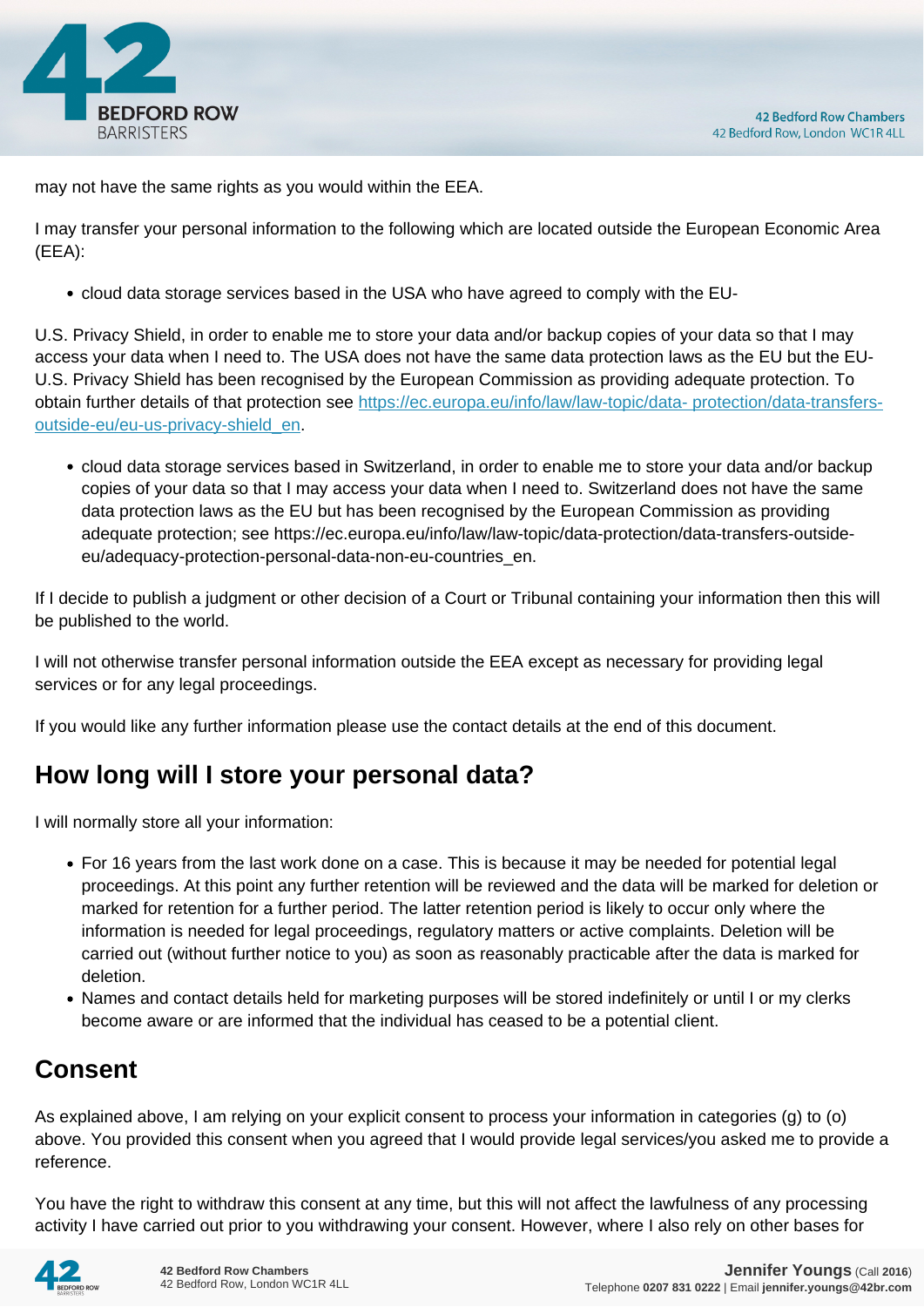

processing your information, you may not be able to prevent processing of your data. For example, if you have asked me to work for you and I have spent time on your case, you may owe me money which I will be entitled to claim.

If there is an issue with the processing of your information, please contact my clerks using the contact details below.

# **Your Rights**

Under the GDPR, you have a number of rights that you can exercise in certain circumstances. These are free of charge. In summary, you may have the right to:

- Ask for access to your personal information and other supplementary information;
- Ask for correction of mistakes in your data or to complete missing information I hold on you;
- Ask for your personal information to be erased, in certain circumstances;
- Receive a copy of the personal information you have provided to me or have this information sent to a third party. This will be provided to you or the third party in a structured, commonly used and machine readable format, e.g. a Word file;
- Object at any time to processing of your personal information for direct marketing;
- Object in certain other situations to the continued processing of your personal information;
- Restrict my processing of your personal information in certain circumstances;
- Request not to be the subject to automated decision-making which produces legal effects that concern you or affects you in a significant way.

If you want more information about your rights under the GDPR please see the Guidance from the Information Commissioners Office on Individual's rights under the GDPR.

If you want to exercise any of these rights, please:

- Use the contact details at the end of this document;
- I may need to ask you to provide other information so that you can be identified;
- Please provide a contact address so that you can be contacted to request further information to verify your identity;
- Provide proof of your identity and address;
- State the right or rights that you wish to exercise.

I will respond to you within one month from when I receive your request.

## **Marketing Emails**

Please note if you wish to unsubscribe from any marketing emails that you have previously received and/or signed up for, you can do so by emailing: clerks@42br.com

Please note it may take up to 30 days for this to become effective.